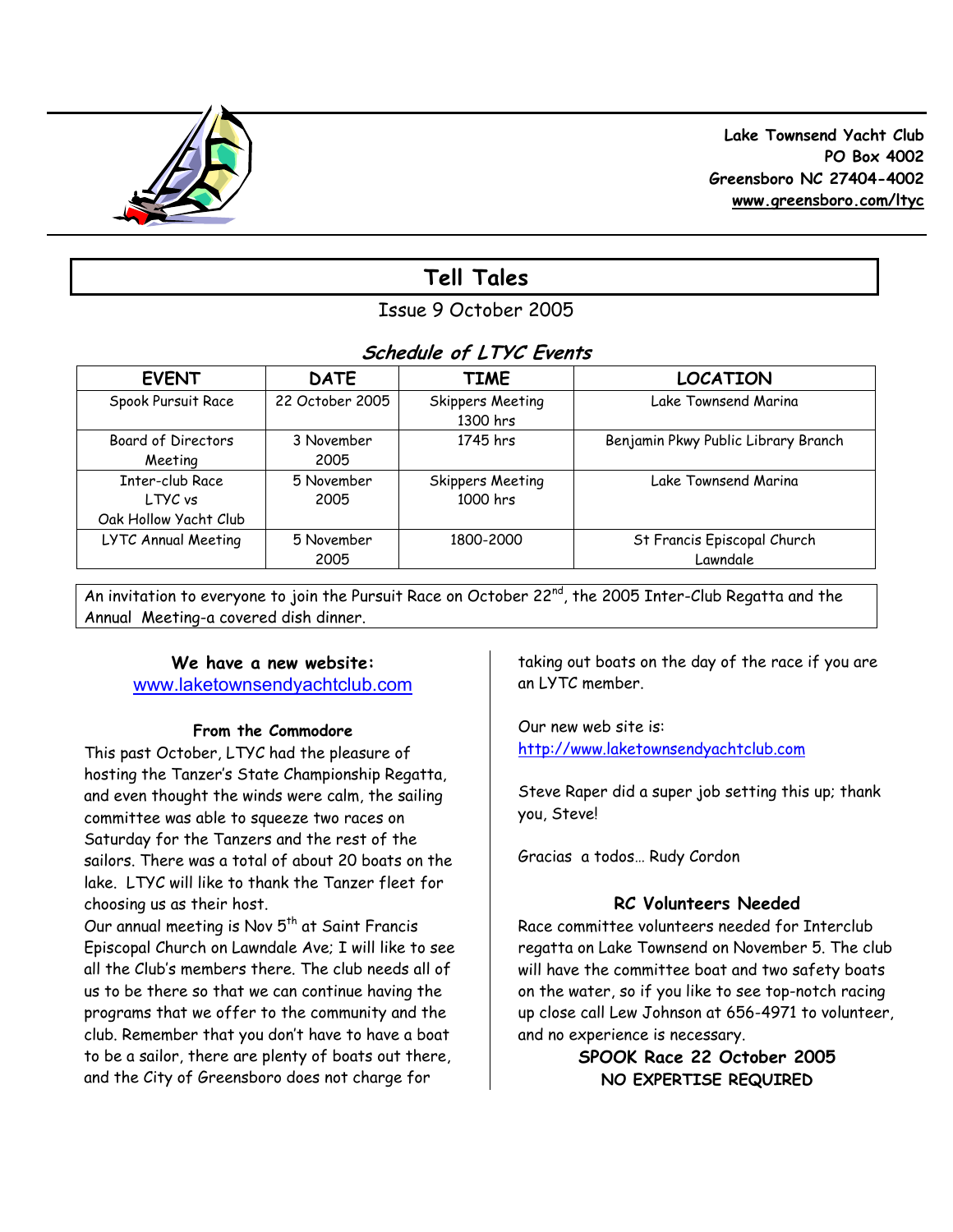From Junior Sailors to little old ladies and everyone in between, notice is given the SPOOK Race is coming on Saturday, October 22<sup>nd.</sup> Family members and guest are encouraged to participate. The only rules one needs to know are basic seamanship rules such as starboard tack has right of way over port tack, and how to tell time. This is carefree racing for everyone, regardless of whether you have raced a boat. This event is just as much fun for the day sailor or cruiser as for the avid racer. SPOOK is an acronym for Swift Pursuit Of One-design Kraft, and is a good social event to prepare for Halloween.

Pursuit races are designed to be a carefree, entertaining, stress free way to participate in a race, even if you have never raced before, with your friends and family aboard. The race differs from a standard handicap race in that the race is run for an exact length of time, with the slowest boat starting first followed at intervals by progressively faster boats. The handicap allowance takes place at the start of the race instead of the end of the race. If all boats sail equally well to their handicap, they should all finish at exactly the same time! The first boat across the finish line is the winner.

At Lake Townsend we have two courses which can be sailed, depending upon the sailing conditions. The course lengths are five and nine miles. Once the race is started, it cannot be shortened nor changed.

If you do not have a boat, keep in mind that members can rent the city's sailboats at the marina. If you have a boat with an old, suspect, highly suspect or current handicap, then bring your boat. Following the race, we will have a social and dinner at shelter #10. Dinner will be homemade chili, slaw, cornbread, dessert, and beverages of your choice.

To register and be certain of getting dinner after the race, email Jere Woltz at jerewoltz@att.net by Wednesday, October 19th and let him know if you are going to participate. Give him your name, the class of boat you will sail, and the number of people for dinner. If you can't decide by October  $19<sup>th</sup>$  if there will be a better offer for dinner, then you can show-up for the competitors' meeting at 12 noon. The race starts at 1:00 pm.

This is a howling good event for the entire family as well as guests to prepare for ghosts, goblins, and things that go bump in the night.

Submitted by Jere Woltz

## **October Race Series Report**

LTYC hosted the Tanker fleet for its state regatta on October 1 with 10 boats taking to the water. Longtime Tanker skippers Herb Bodman and Peter Thorn along with fleet newcomer George Bageant represented LTYC. Due to distressingly little wind, the action was slow on the windward-leeward course, but competition was fierce. Bill Grossie PRO for the regatta managed to set a short course and get two races in for the day. Peter Thorn placed third overall and did a fine job of representing the club.

In other fleets, on Saturday, five Isotopes took to the water; Alan Wolfe won both races with David Duff and Eric Rasmussen taking turns for second place. The Flying Scot fleet had 5 boats on the water with David Young taking first place in the first race, and newcomer Wayne Jones taking first place in the second race. Congratulations to Wayne on his first win of the season.

Thanks goes to Bill for serving as PRO and to Bob Gates, Allan Hawkes, Randy Crum, Rudy Cordon, Debbie Stephenson for serving on the race committee. Due to your generosity, others were able to enjoy a great day on the water.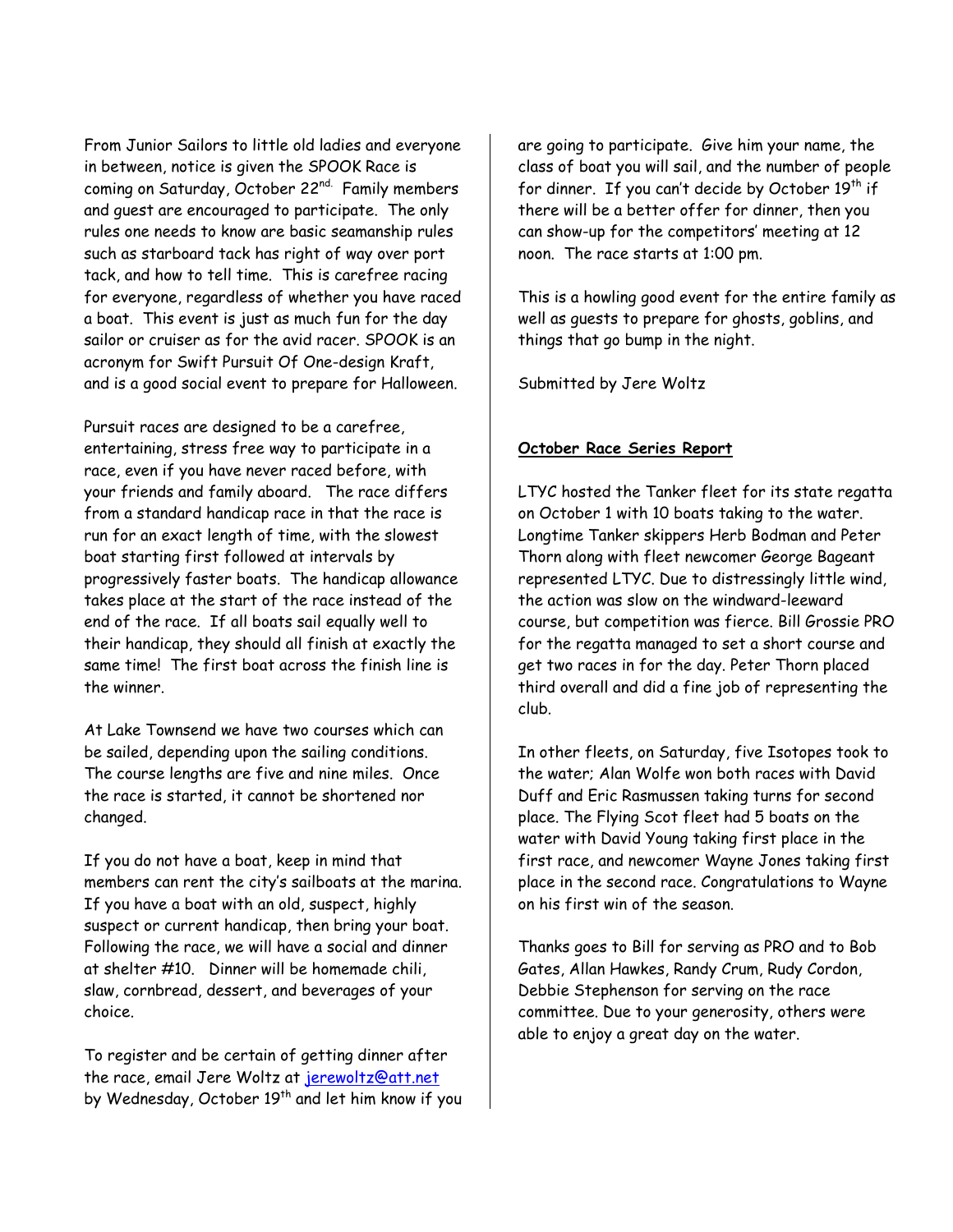#### SOUTH ATLANTIC YACHT RACING ASSOCIATION (SAYRA)

SAYRA Web Site: www.sayra-sailing.org

US Sailing Web Site: www.ussailing.org

#### SAILBOATS FOR SALE!

Mirage 5.5

1984 Cabin Cruiser \$2,900. (Lots of Extras) Mirage 5.5 on Magictilt Trailer, (new wheels, hubs & bearings, w/ bearing buddies) 4 HP 2stroke Mercury Motor, with new spring assist Popup motor mount. \$500 discount to Lake Townsend Yacht Club members. Call Bill Snider at 336/349-6755.

American 14.6 Sailboat Fiberglass construction with anodized spars, Harkin blocks, fiberglass-weighted centerboard, kick up rudder, and Dacron sails, and galvanized trailer with mast stanchion can seat four adults. \$1000.00 View it at

www.sailingsource.com/americansail/default.htm Call Randee Drake, 336 586-0181 or e-mail him at kb4qqj@mindspring.com

16' Mistral & Trailer North Sails, Swing keel & rudder, Compass. Easy to Sail \$1,500.00 Call: Dave Varsik 336-712-9668

**Lake Townsend Yacht Club Help Lines** 

**Races/Property: Lewis Johnson (Vice Commodore) 336-656-4971 R** 

**Education: Jeff Taylor (Rear Commodore) 336 674-3887 R** 

**Publicity/History: Pamela Cheek (Secretary) 336 299-1948 R** 

**Junior Sailing: David Duff** 

**Mayor's Cup Regatta: Jean Leslie** 

**Newsletter/Directory: Bill Grossie** 

**Nominating: George Bageant 336 629-2750 R 336 626-1966 B gbageant@hotmail.com** 

**Webmaster: Steve Raper Steve.raper@greensboro-nc.gov** 

**Commodore Rudy Cordon 336-540-8848 Rudycordon@hotmail.com**

 **Ljohnson12@triad.rr.com**

 **kindredsouls@pipeline.com**

**Cruising: Keith Smoot 336 996-6734 R hunter-23@att.net** 

Membership: Randy Crum  **336 375-6465 rbc@triad.rr.com** 

 **pfcr4201@aol.com** 

**Social: Paul Leslie 336 644-7207 R lesliep@gborocollege.edu** 

**Finance: John Hemphill (Treasurer) 336 632-0864 R hemphillj@gborocollege.edu**

> **336 282-7773 R David.Duff@analog.com**

 **336 644-7207 R lesliej@leaders.ccl.org**

 **336 643-1730 R wgrossie@infionline.net**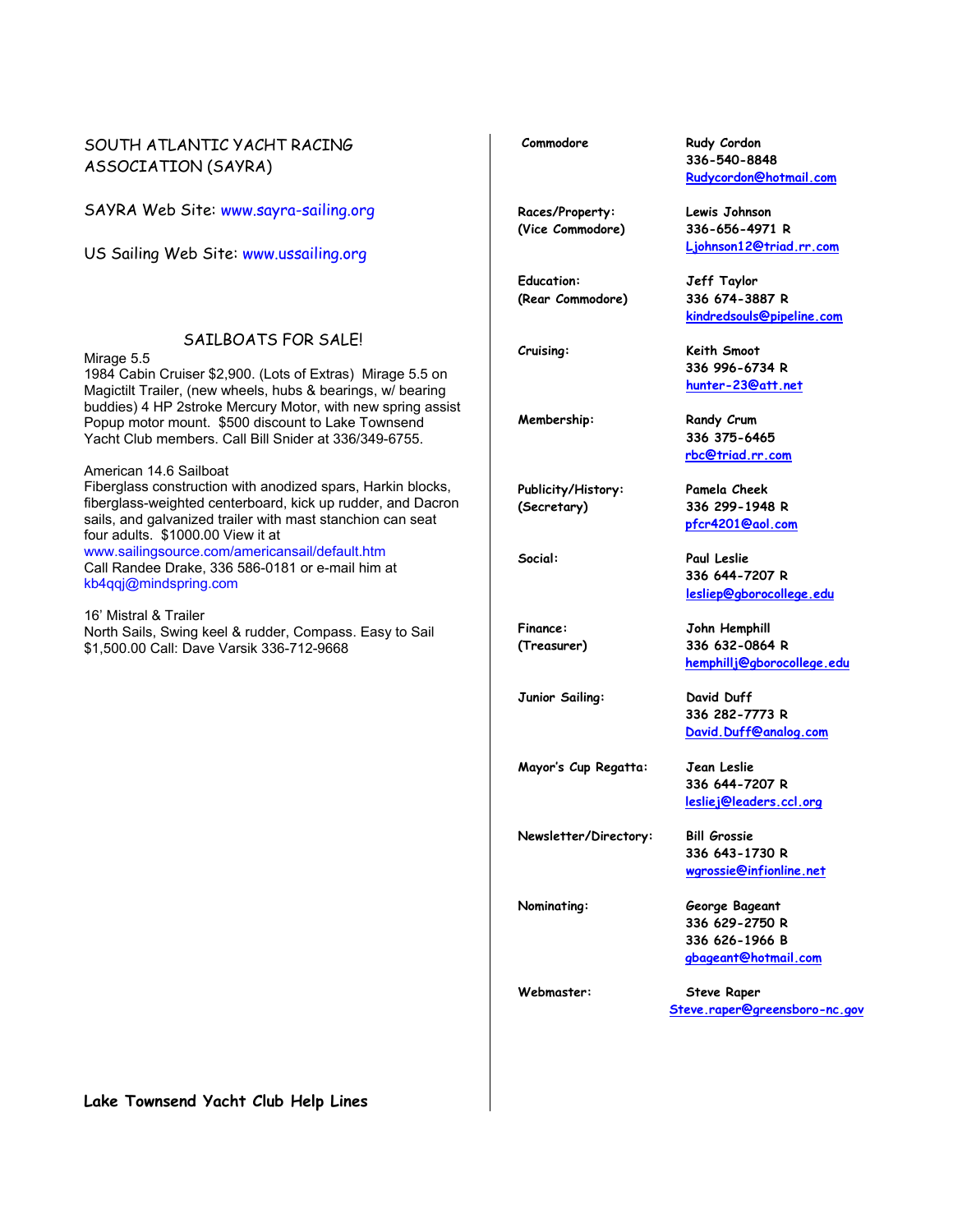#### **Call People. Go Sailing.**

In an effort to involve more sailors in the Club's Sailing Events and Racing Programs, this "Available to Crew" list is published in each newsletter. The people listed have taken our Learn to Sail class or have other previous sailing experience and are looking to get more time on the water. So, if you have a boat and would like to participate in the Summer or Frostbite Race Series, why don't you call one of these folks for your crew? Alternatively, if you need a cruising partner on your boat or would like to team with someone on one of the city sailboats for a day sail or a race, contact someone on this list. If you would like to add your name to the list, contact John Hemphill, Treasurer or Bill Grossie, Newsletter Committee (See the Help Lines box located in this newsletter).

|                          | Available To Crew |                          |                           |  |
|--------------------------|-------------------|--------------------------|---------------------------|--|
| Name                     | Home Phone        | <b>Work Phone E-mail</b> |                           |  |
| <b>Bill Byrd</b>         | 336-635-1926      | N/A                      |                           |  |
| Chip Cromartie           | 336-601-0464      | 336-274-3559             | cromartie@triad.rr.com    |  |
| Lewis Johnson            | 336-656-4971      | 336-334-3448             | ljohnson12@triad.rr.com   |  |
| Paul/Jean Leslie         | 336-668-2874      | 336-272-7102 x276        | lesliep@gborocollege.edu  |  |
| Cynthia & Sam Reichelson | 336-540-1279      | 336-273-2511             | reichelson@cs.com         |  |
| Deborah Stephenson       | 336-272-4517      | 336-279-3966             | Addyhouse@aol.com         |  |
| Pamela Reynolds          | 336-299-1948      | 336-832-7484             | pfcr4201@aol.com          |  |
| Jeff Taylor              | 336-674-3887      | 336-9544364              | kindredsouls@pipeline.com |  |
| Gary Wulf                | 336-674-2498      | 336-373-8361             | gkwulf@hahoo.com          |  |

#### **Tanzer Results**

| Boat # and Skipper   | Race 1 | Race 2 | Total |
|----------------------|--------|--------|-------|
| 491<br>Roy Rysdon    |        |        | 2     |
| 154 Arch Altman      | 2      | 5      |       |
| 1427 Peter Thorn     | 3      | 4      |       |
| 1529 Lawrence Miller | 5      | 3      | 8     |
| 237 AC Grobin        |        | 2      | 9     |
| 1146 Herb Bodman     | 6      | 6      | 12    |
| 690 George Bageant   | 4      | 9      | 13    |
| 2003 Carol Drexel    | 8      |        | 15    |
| 1543 RP Macklin      | 9      | 8      | 17    |
| 691 Lee Zinzow       | 10     | 10     | 20    |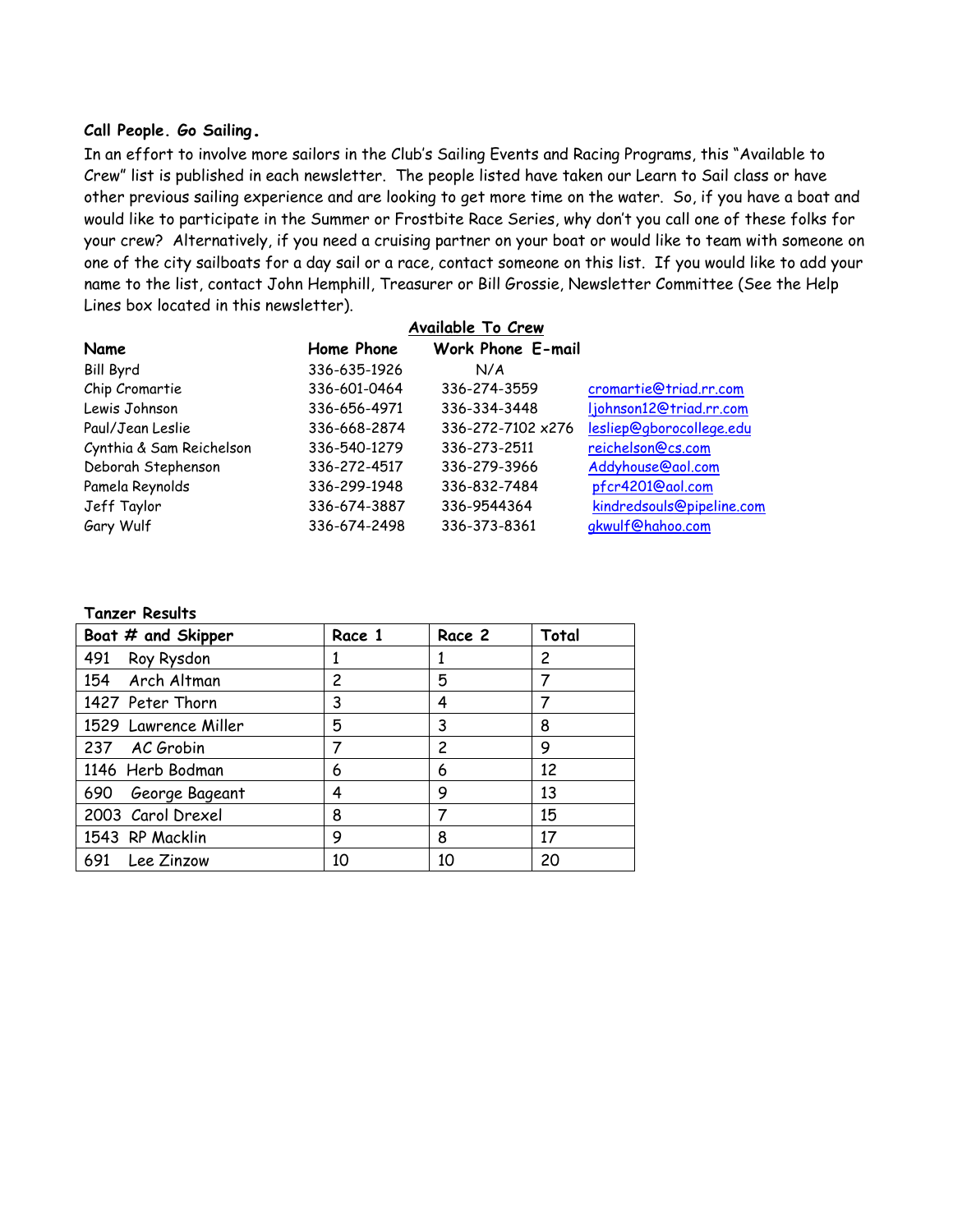## SATURDAY SUMMER RACE SERIES October 2005

| Skipper             | Boat    | Race 1 | Race 2 | Cumulative |
|---------------------|---------|--------|--------|------------|
| <b>Flying Scots</b> |         |        |        |            |
| Young, D            | FS 2252 |        | 5      | 45         |
| Moates, B           | FS 1939 |        |        | 41         |
| Hemphill, J         | FS 4043 | 6      | 6      | 37         |
| Russell, J          | FS 2300 |        |        | 35         |
| Jones, W            | FS 4088 | 5      |        | 24         |
| Gunn, S             | FS 1104 |        |        | 21         |

| <b>Green Fleet</b> |                    |      |      |    |
|--------------------|--------------------|------|------|----|
| Bodman, H          | <b>TNZ 1146</b>    | 5    | 6    | 29 |
| Warren, K          | LI 14932           |      |      | 25 |
| Gates, R           | MC 982             | $3*$ | $3*$ | 18 |
| Drexel, C          | <b>TNZ 2003</b>    | 4    | 5    | 17 |
| Bageant, G         | <b>TNZ 690</b>     | 6    | 4    | 16 |
| Macklin, B         | <b>TNZ 1543</b>    | 3    | 3    | 15 |
| Johnson, L         | O Day 19           |      |      | 8  |
| Khoury, E          | <b>TNZ 1440</b>    |      |      | 8  |
| Fragakis, J        | LS 166847          |      |      | 7  |
| Grossie, W         | <b>BUCC 2803</b>   |      |      | 6  |
| Clark, T           | Force5 2947        |      |      | 6  |
| Borland, E         | Force <sub>5</sub> |      |      | 6  |
| Hawkes, A          | LI 14641           |      |      | 6  |
| Raper, D           | <b>DS 289</b>      |      |      | 5  |

| <b>White Fleet</b> |            |                                                                                                                                                                                                                                                                                                                                                               |                          |  |
|--------------------|------------|---------------------------------------------------------------------------------------------------------------------------------------------------------------------------------------------------------------------------------------------------------------------------------------------------------------------------------------------------------------|--------------------------|--|
| Snider, B          | Kite 774   | $\hskip1.6pt\hskip1.6pt\hskip1.6pt\hskip1.6pt\hskip1.6pt\hskip1.6pt\hskip1.6pt\hskip1.6pt\hskip1.6pt\hskip1.6pt\hskip1.6pt\hskip1.6pt\hskip1.6pt\hskip1.6pt\hskip1.6pt\hskip1.6pt\hskip1.6pt$                                                                                                                                                                 | $\overline{\phantom{0}}$ |  |
| Byrd, B            | Newport 16 | $\hskip1.6pt\hskip1.6pt\hskip1.6pt\hskip1.6pt\hskip1.6pt\hskip1.6pt\hskip1.6pt\hskip1.6pt\hskip1.6pt\hskip1.6pt\hskip1.6pt\hskip1.6pt\hskip1.6pt\hskip1.6pt\hskip1.6pt\hskip1.6pt\hskip1.6pt\hskip1.6pt\hskip1.6pt\hskip1.6pt\hskip1.6pt\hskip1.6pt\hskip1.6pt\hskip1.6pt\hskip1.6pt\hskip1.6pt\hskip1.6pt\hskip1.6pt\hskip1.6pt\hskip1.6pt\hskip1.6pt\hskip$ | $\overline{\phantom{0}}$ |  |
| Cordon, R          | Capri 14   | $\hskip1.6pt\hskip1.6pt\hskip1.6pt\hskip1.6pt\hskip1.6pt\hskip1.6pt\hskip1.6pt\hskip1.6pt\hskip1.6pt\hskip1.6pt\hskip1.6pt\hskip1.6pt\hskip1.6pt\hskip1.6pt\hskip1.6pt\hskip1.6pt\hskip1.6pt$                                                                                                                                                                 | $\overline{\phantom{0}}$ |  |

| Isotopes     |               |       |       |     |
|--------------|---------------|-------|-------|-----|
| Rasmussen, E | <b>ISO 42</b> | 5     | o     | 46  |
| Wolf, A      | ISO 007       |       |       | 45  |
| Duff, D      | ISO 2450      | o     | 5     | -31 |
| Rasmussen, J | ISO 1027      |       | 2-DNS | 25  |
| Moore, G     | ISO 1776      | 2-DNF | 2-DNS |     |

| <b>Multi-Hulls</b> |          |                          |                          |    |
|--------------------|----------|--------------------------|--------------------------|----|
| Smith, B           | Tornado  | $\overline{\phantom{0}}$ | $\overline{\phantom{0}}$ | 10 |
| Hermance, H        | Hobie 16 | $\overline{\phantom{0}}$ | $\overline{\phantom{0}}$ |    |